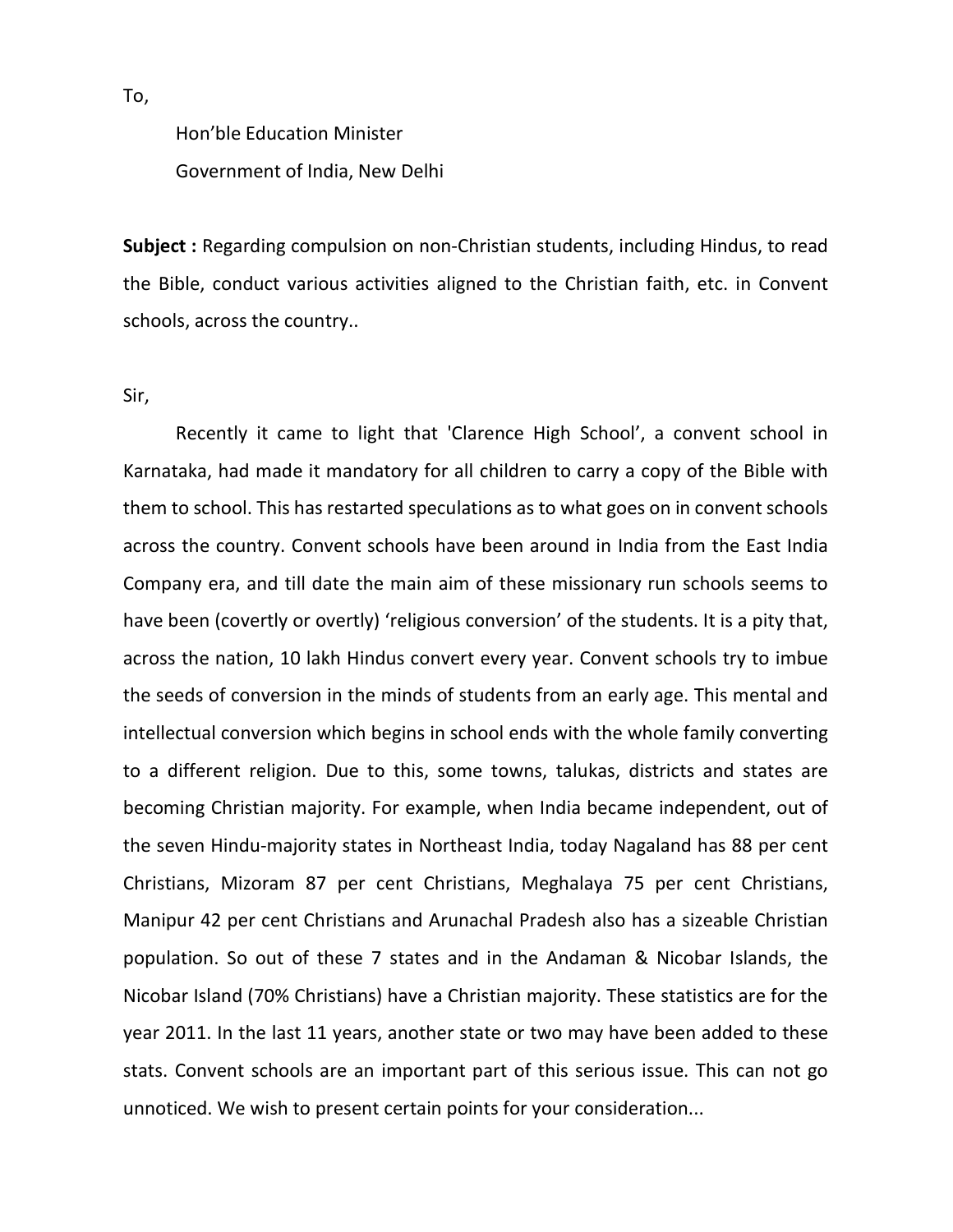1. Article 25 of the Indian Constitution bestows the freedom of religion to every citizen. According to this, Hindu students cannot be forced to learn the Bible in any school in India, even if it is a 'convent school'. To do so would be unconstitutional.

2. Article 29 and Article 30 of the Indian Constitution have provisions for imparting religious education in minority educational institutions. So it is understandable if Christian students are taught the Bible. But it would be religious compulsion if the institute insists that the Hindu students, who may be in majority in the school, also should mandatorily study the Bible. This is gross misuse of the Constitutional provisions.

3. If the majority of the students in these 'convent schools', which have been accorded status of a minority institution, are Hindus, it continues to enjoy the status of a minority institute due to the provisions in the Constitution. There is a need to derecognise the minority status of such 'convent schools 'where majority of the students do not belong to that particular minority.

4. It is hypocrisy and injustice to deprive Hindus of their religious rights on the one hand and to make Bible compulsory for Hindu children in Convent educational institutions on the other.

5. Forcing students who do not want to learn the Bible or students who do not profess any religious affiliations to learn a certain scripture, the Bible, violates individual freedom under Article 19 of the Indian Constitution.

6. Globally, 21st June is celebrated as 'Yoga Day'; however, it is opposed by convent schools as well as madarasas. 'Yoga Day 'is celebrated enthusiastically in various countries which have different state religions. However, in India, certain schools refuse to participate on the grounds that Yoga is a part of Hindu culture and the school is secular. If so, how can students of all religions be forced to only study the Bible in a school in a secular country?

7. Although various states have only announced that the teachings from 'Bhagavad Gita' will be incorporated in school curricula, there is widespread opposition to this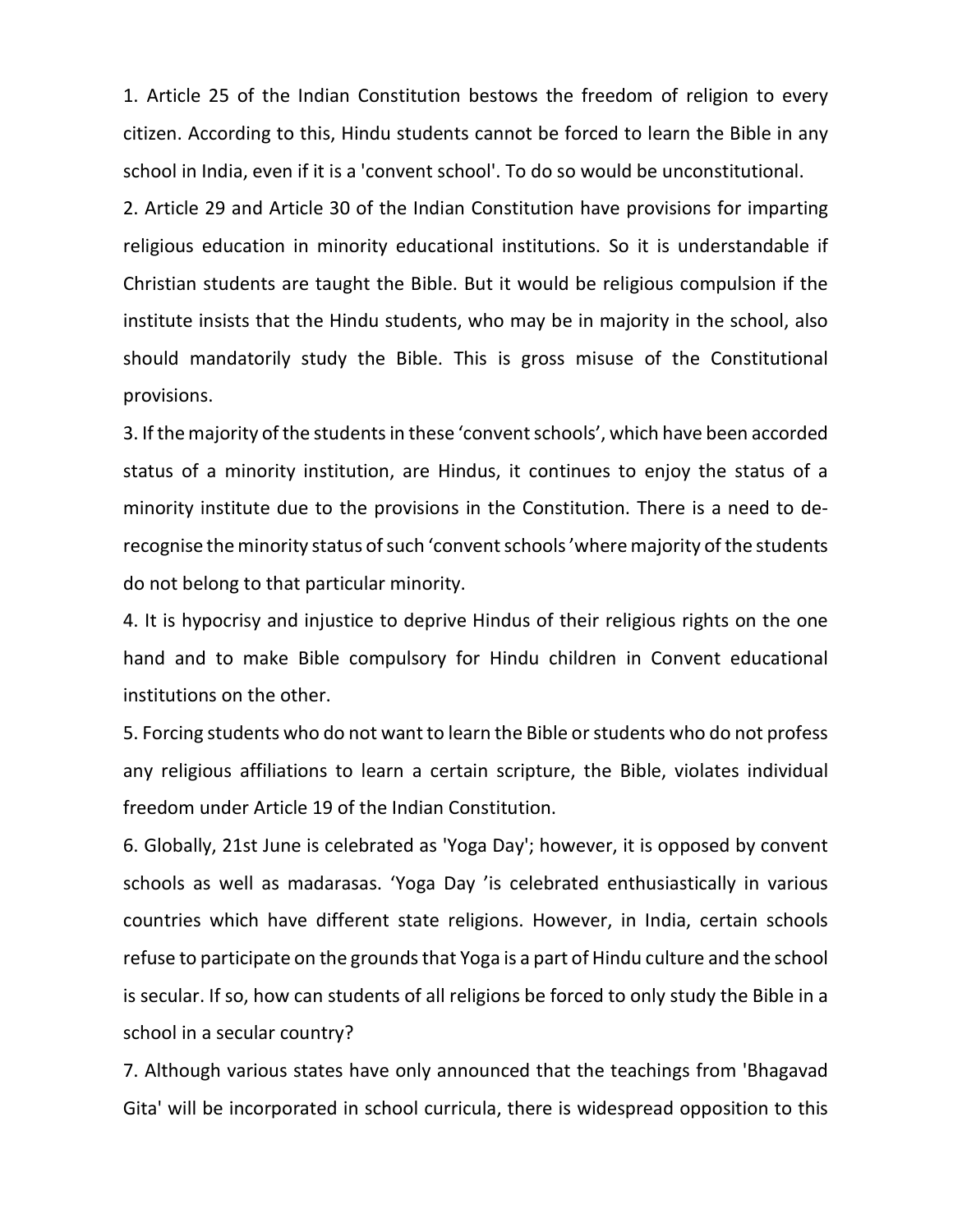alleged 'saffronisation of education'. However, there is no opposition to the mandatory inclusion of Bible studies. This is religious persecution against Hindus. 8. Forcing children and adolescents to learn the Bible and to practice Christianity is a form of religious persecution and is an offence under the Commissions for Protection of Child Rights Act, 2005.

 Based on the above observations, we table the following demands to expose and curb the malpractices that are underway in Convent schools…

- A. The central government should enquire into what exactly is being taught in convent schools as well as the financial resources of convent schools.
- B. In convent schools, Hindu children are forced to learn the Bible while restrictions are imposed on Hindu practices. E.g. Not allowing boys to wear tilak, not allowing girls to wear kumkum-tikli, not allowing mehandi on hands/feet, restrictions on wearing lockets of Deities, restrictions on wearing traditional dress, forcing children to pray to Jesus. Also there is anecdotal evidence that such schools set their examination timetables around prominent Hindu festivals. The government should appoint an enquiry committee into the malpractices taking place in convent schools and revoke the minority institution status of those found guilty.
- C. There have been numerous incidents of physical abuse of children in the church and associated institutions. In this context, it should be investigated whether the students in the convent schools were sexually abused by the clergy and strict action should be taken against the culprits.
- D. To this end, the Central Government should bring in appropriate amendments in Articles 29 & 30 of the Constitution to ensure that no minority institute can misuse the laws. This being a Hindu majority nation, the said amendments to these Articles must provide for Hindu religious institutes to flourish with adequate government aid.